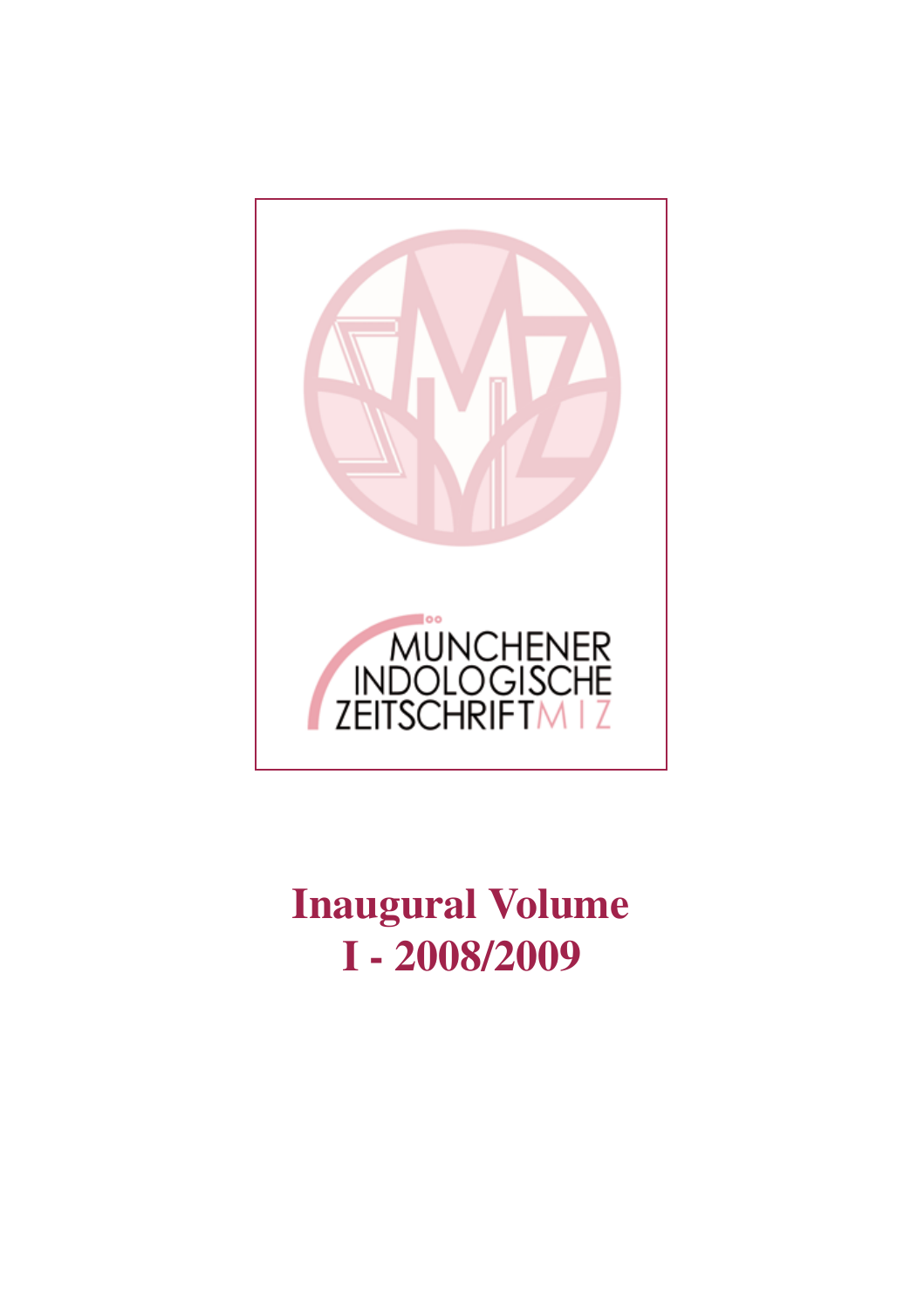## **Delving Further Into Dvaitavedānta On "The Concept of Liberation" by Roque Mesquita**

## **by Robert J. Zydenbos, München**

Roque Mesquita, *The Concept of Liberation While Still Alive in the Philosophy of Madhva.* Aditya Prakashan: New Delhi 2007. 48 pages, Rs. 120. ISBN 978-81-7742- 073-9.

When one considers the grand diversity in Indian philosophical thought, one realizes that the academic study of Indian philosophy in the Western world still needs to catch up in a few fields. The main reasons for this are obvious: the number of academically trained researchers outside India who possess the skills that are needed for accessing the primary source materials has never been large; furthermore, there has been a clear tendency to concentrate on particular Indian philosophical traditions, not so much because of the importance of those traditions either for Indian philosophical history or for contemporary Indian religious thought, but because certain developments in Indian thought in the past seemed to support current tendencies in Western philosophy. This in turn has led to the formation of local traditions of the study of Indian philosophy in the West.<sup>1</sup> This means that large parts of Indian philosophical history have been neglected; schools of thought that are the philosophical base of living world views of many millions of people are disregarded because they are later developments,<sup>2</sup> or because of a

<sup>1</sup> Here one may consider the very strong concentration in numerous Western universities on, for instance, Buddhist studies or Advaita studies, which are of limited relevance for an understanding of Indian culture, if one considers that Buddhism virtually disappeared from India approximately a thousand years ago and Advaita never seems to have been popular with the masses, nor even with the small brahminical priestly section of society.

<sup>2</sup> Early Western Indological studies were largely driven by the desire, typical of the Romantic Age, to learn about the 'beginnings' of things: the beginnings of religion, of philosophy, Sanskrit as one of the most ancient languages of the Indo-European family, etc. There is of course nothing wrong with such historical interests; but it is a bit odd that the classically oriented philologists rarely take an interest in the relevance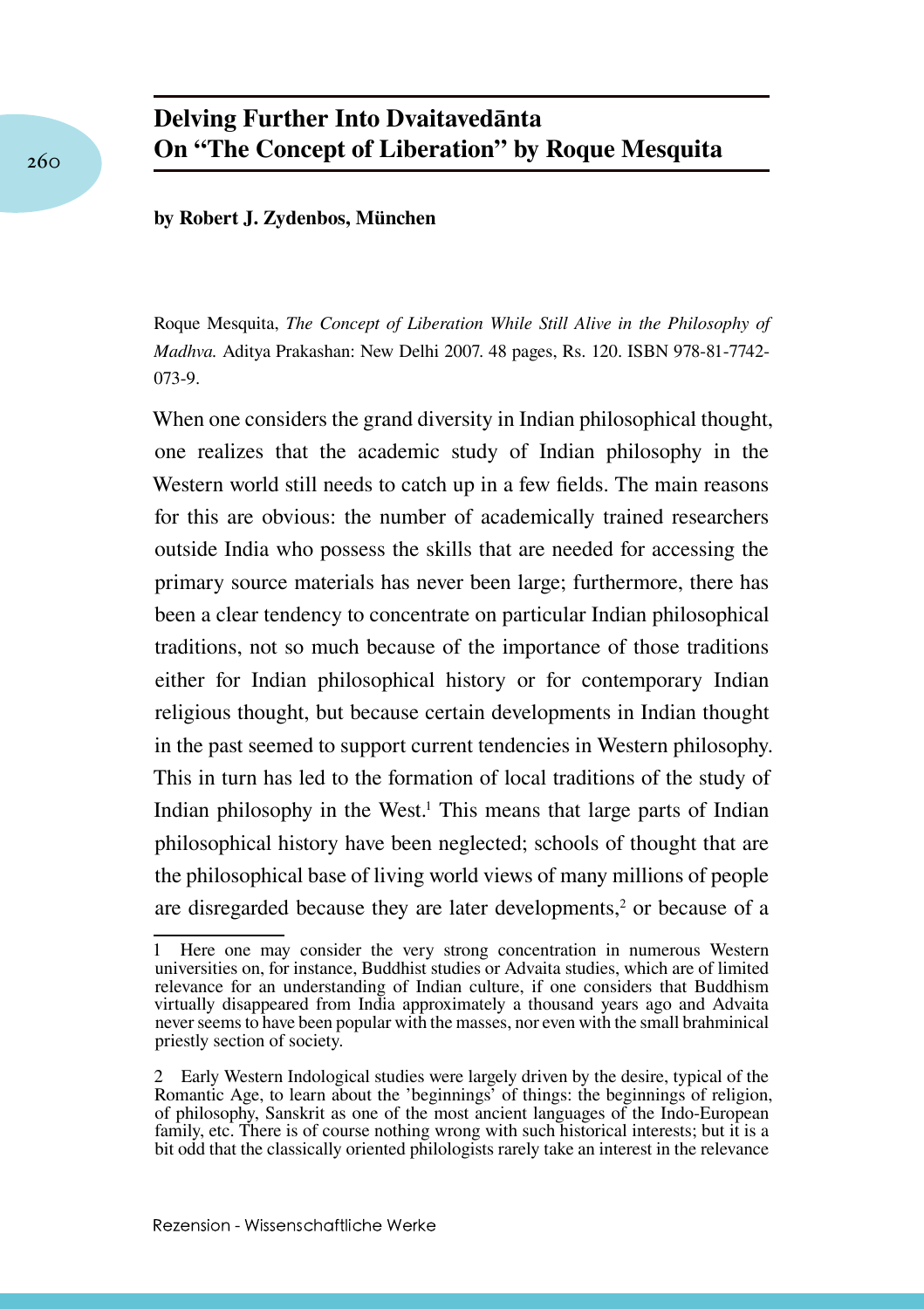language barrier, or because they are geographically based in a part of 261 India that is not among the regions traditionally studied in the West.<sup>3</sup> What is 'known' about such systems of thought is often a mixture of conjecture, hearsay, and the humbug of self-proclaimed experts; or it is presented in a theological and ahistorical form by traditionalistic scholars which often does not meet the standards of modern research with regard to precise documentation or ideological impartiality, and much remains largely unexamined and unchallenged in the academic community due to the unfamiliarity that arises from the aforementioned neglect.

The Dvaitavedānta of Madhva is one example of a neglected intellectual tradition, one that not only provides the theological framework for the religiosity of millions of people across and beyond India<sup>4</sup> but is also a phenomenon of considerable importance for Indian philosophical, religious and social history. Most persons outside India who take an interest in Indian thought seem to be charmed by the monistic varieties of Indian philosophy, especially the illusionistic forms (such as Advaitavedānta and Mādhyamika), and it is largely overlooked that India has a long tradition of realistic thought as well: one that does not try to explain away phenomenal reality as a mere metaphysical illusion but accepts its reality, either monistically or pluralistically. The entire fourth volume of Surendranath Dasgupta's monumental *History of* 

of their studies for the present, and that many researchers who study contemporary culture are largely ignorant of the details of the historical roots of the culture.

<sup>3</sup> Exactly the same applies to the study of several Indian languages and of the literatures in those languages.

<sup>4</sup> The majority of the adherents of Madhva's variety of Vaiṣṇavism / Viṣṇuism live in southern India, most of them in Karnataka (wherefore the bulk of modern writing about Madhva and his tradition is in Kannada), but the tradition branched out also to the northeast, where in Bengal Madhva is counted among the earlier teachers in the lineage of Gaudīya Vaisnavism. A modern offshoot of this Bengali tradition is the International Society for Krishna Consciousness (ISKCON) based in the USA, popularly known as the "Hare Krishna movement", which, although it differs from the original Karnatakan variety of Vaiṣṇavism in a few ways, also lists Madhva among its gurus.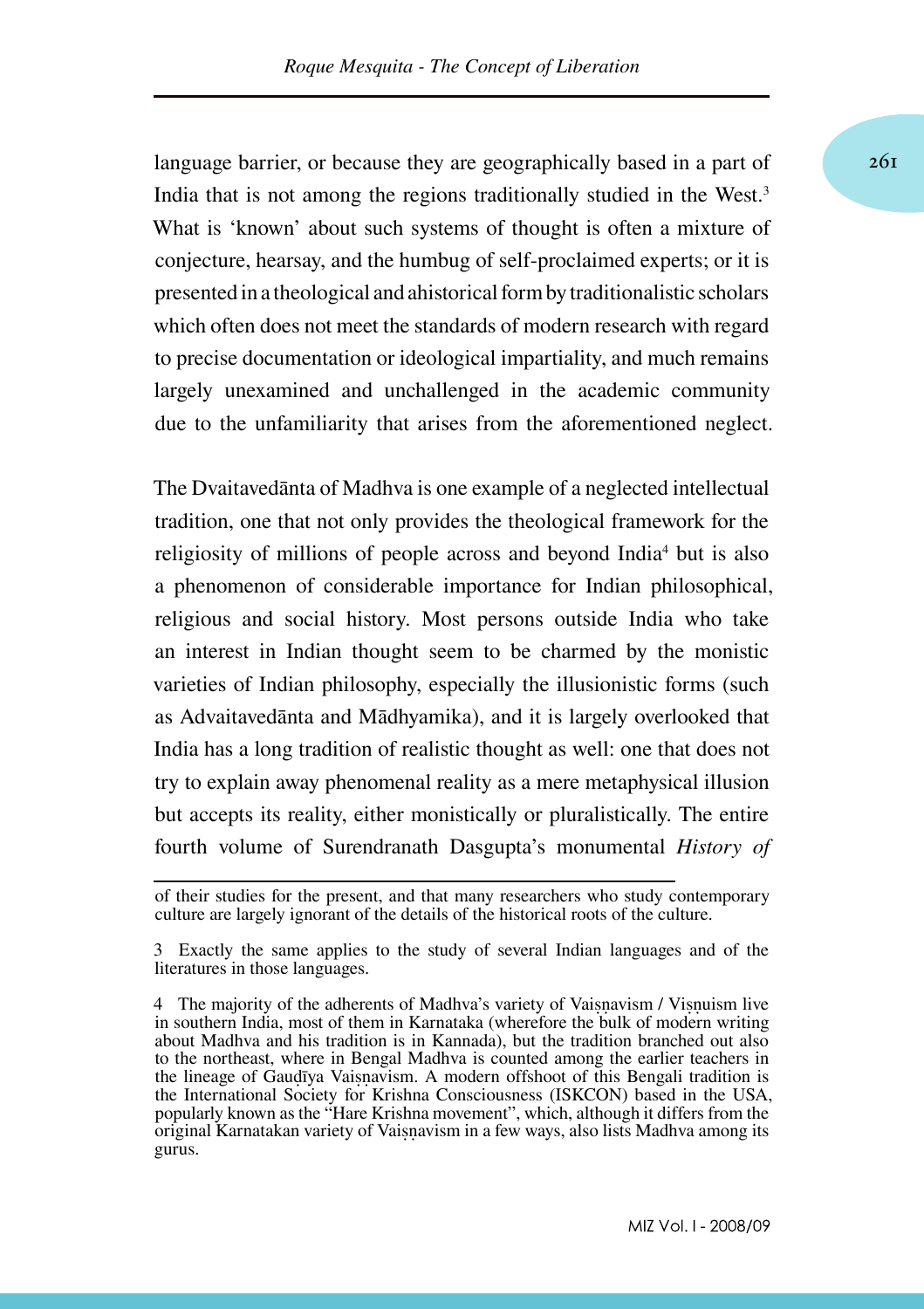*Indian Philosophy* is devoted to 'Indian pluralism' in its later brahminical form, which means Madhva and later developments that are based on his work. Good modern studies of Madhva are few and far between. Apart from Dasgupta, works by Helmuth von Glasenapp,<sup>5</sup> Susanne Siauve<sup>6</sup> and B.N.K. Sharma<sup>7</sup> deserve mention as general introductions in non-Indian languages. Such works are a valuable orientation aid for further, more detailed studies, such as those by Roque Mesquita. Mesquita's first monograph on Madhva, *Madhva und seine unbekannten literarischen Quellen*, appeared in 1997 in German and in English translation in 2000.8 It is a meticulous study of a sensitive matter in the literary history of Dvaitavedānta. Like all Vedāntins, Madhva seeks support for his views in the form of quotations from earlier texts that are held to be authoritative in his religious tradition, thus trying to convince his readers that his views reflect the true content of religious scripture. The problem with Madhva is that already for centuries, critics from rival schools of thought expressed their doubts about the veracity of Madhva's quotations, and the propounders of Madhva's Dvaitavedānta had no other, independent documents by which they could prove that veracity. In his study, Mesquita has gone through the collected writings of Madhva, has noted which 'quotations' cannot be traced (either because the works from which they are supposedly taken are mentioned by no one else and cannot be found, or because the titles of the texts are mentioned also by other authors but the texts cannot be found, or the texts of those titles exist but the quotations cannot be found in these extant texts); he further concludes that these dubious quotes always occur where Madhva puts forward a novel idea that was previously unknown

7 Sharma 1981 and 1986.

<sup>5</sup> Glasenapp 1923 and 1992.

<sup>6</sup> Siauve 1968.

<sup>8</sup> See the bibliography for the full details of these two books.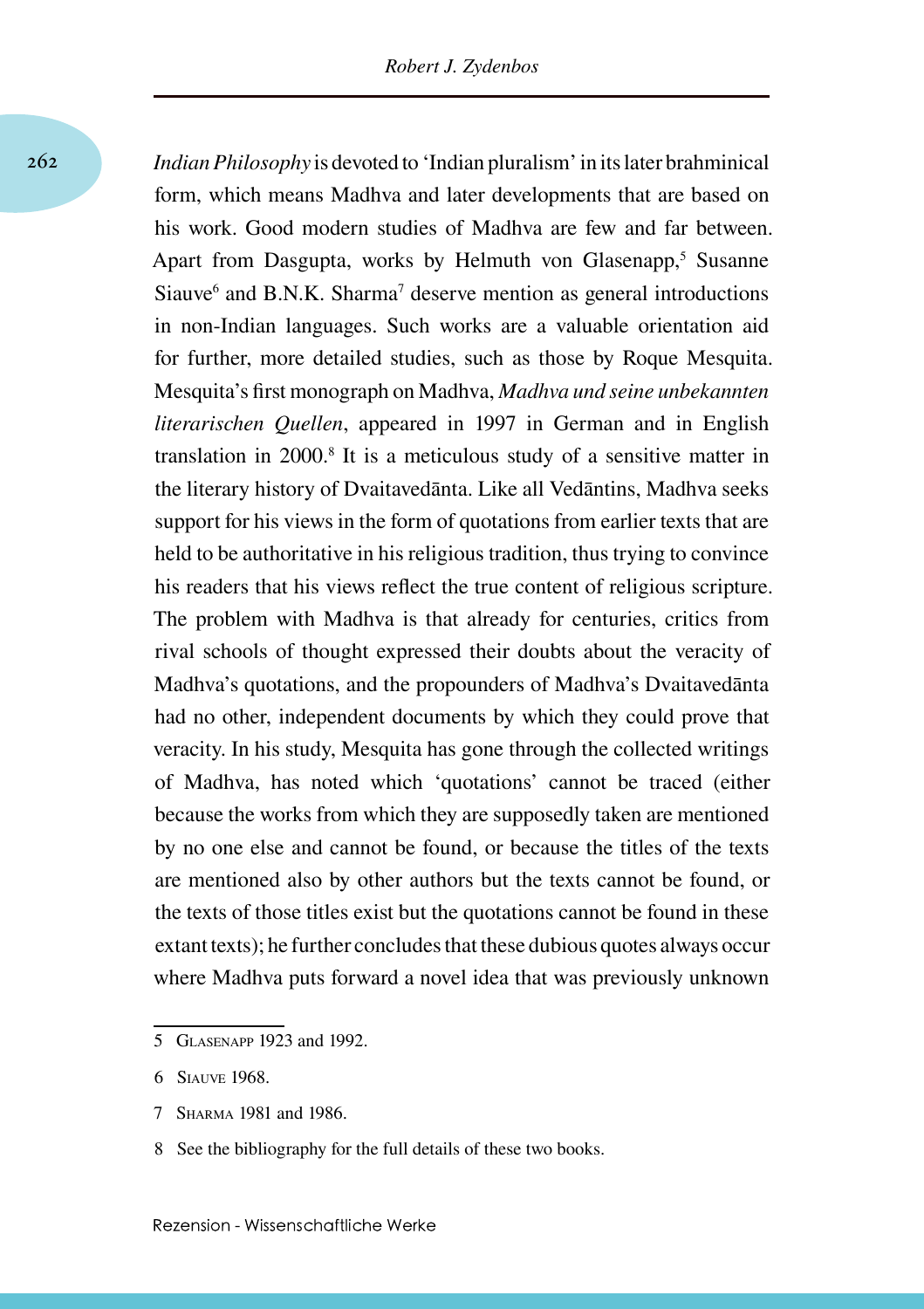or unaccepted in Vedāntic circles and that is typical for his doctrine. 263 The obvious conclusion to be drawn is that Madhva himself wrote these 'quotes' (perhaps felt forced to write them) in an intellectual environment where creative thinking had largely been replaced by, or narrowed down to, scriptural exegesis; hence an innovative thinker who was convinced of the value of his ideas had no choice but to present them as though they were old and merely 'rediscovered'. This in itself is nothing new, as it has occurred in other traditions and in other parts of the world as well. In India, the 'discovery' of Mahāyāna Buddhist texts by Nāgārjuna and others is a parallel, and the *Book of Mormon* is an obvious parallel in Christianity, to give just two examples. Madhva differs in that he did not produce complete new texts but many fragments of texts that in the argumentation of later Dvaitin apologists were allegedly lost.

Since the veracity of Madhva's quotations cannot be proven, it is purely a matter of belief to accept them as genuine and authoritative. Understandably, authoritativeness in the Mādhva tradition focusses strongly on the person Madhva himself, rather than on the earlier scriptural and exegetical Vedāntic tradition, of which some basic tenets are overthrown by Madhva's innovations. Some aspects of Madhva's reform of Vaiṣṇavism represent a revolutionary turn, which he himself justified by declaring himself to be an incarnation of the Vedic wind god  $V\bar{a}yu$ ,<sup>9</sup> and the bulk of his followers today believe that *ācārya*, 'the Teacher' (as he is commonly referred to in Mādhva circles) was no ordinary human. Not surprisingly, Mesquita's conclusion that Madhva himself was the author of the 'unknown sources' is not appreciated by orthodox Mādhvas.

Mesquita's short study of "the concept of liberation while still alive"(*jīvanmukti*) in Madhva's thought<sup>10</sup> is another product based on

<sup>9</sup> Zydenbos 2001, pp. 116-117 (= Zydenbos 2007, p. 155).

<sup>10</sup> It first appeared in German as "Die Idee der Erlösung bei Lebzeiten im System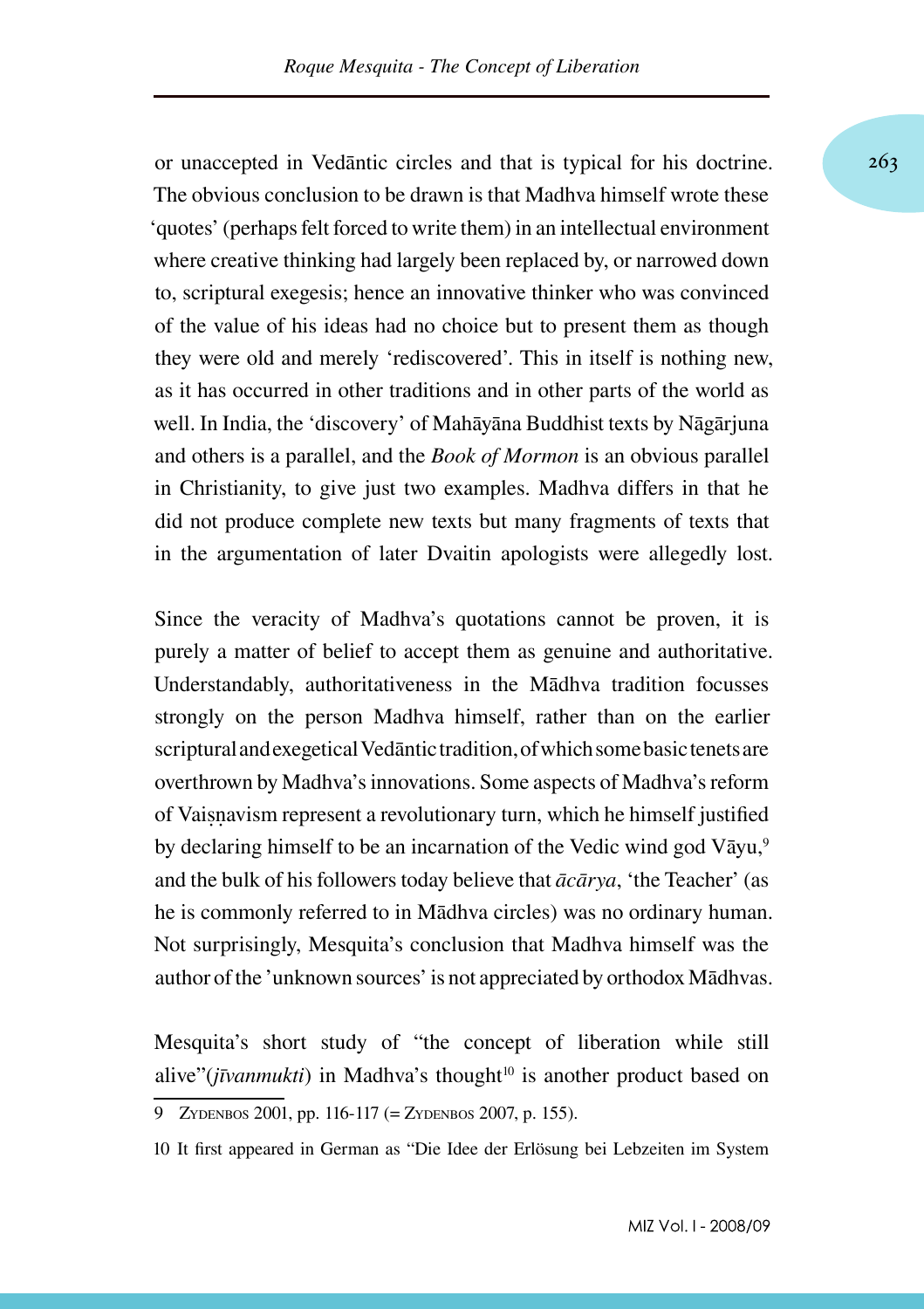his thorough perusal of Madhva's collected writings. Earlier modern scholars, such as M. Hiriyanna, S. Siauve, S. Radhakrishnan and J. Sinha, and with some reservation I. Puthiadam and D.P. Sheridan, seem to unanimously agree that Madhva did not accept the notion of *jīvanmukti*, 11 a blissful state of the individual that marks the end of his series of innumerable incarnations, and from which a lapse back into saṃsāra is not possible. Mesquita begins his treatment of the subject with a fragment from the *Bhāgavatapurāṇa* as quoted by Madhva, which according to Mesquita is slightly altered (p. 9) and explained by means of a quote that supposedly is taken from the *Bhaviṣyatpurāṇa*  but cannot be found in that text (p. 10; as Mesquita has shown in his earlier work on the 'unknown sources', this is a device which Madhva uses when he introduces a new idea). Furthermore, the only way to overcome mundane existence (*saṃsāra*) is "*nivṛttaṃ karma*, an action performed without the expectation of worldly or other-worldly reward, since its opposite the *pravṛttaṃ karma* produces now *karma*, which binds human beings to the mundane existence, undergoing transmigration" (p. 13). This is "achieved through yogic practices, which keep the senses under control, leading finally to *samādhi*"(ibidem).

Mesquita shows that (a) Madhva too uses the term *jīvanmukti* and "explains it at length quoting from innumerable sources. The special feature of these sources is that they are either completely unknown or, if they are known, the quotes are all with no exception, untraceable", and (b) this state of highest happiness is achieved through direct knowledge of Viṣṇu / Brahman (*aparokṣajñāna / brahmadarśana*), which destroys all ignorance and *anārabdhakarma* and "prevents the rise of new karma.

Madhvas" in Preisendanz, Karin (ed.), *Expanding and Merging Horizons: Contributions to South Asian and Cross-Cultural Studies in Commemoration of Wilhelm Halbfass.* Vienna: Austrian Academy of Sciences, 2007, pp. 433-454.

<sup>11</sup> References to the expressed opinions of these authors are given in Mesourra 2007, p. 7, n. 4.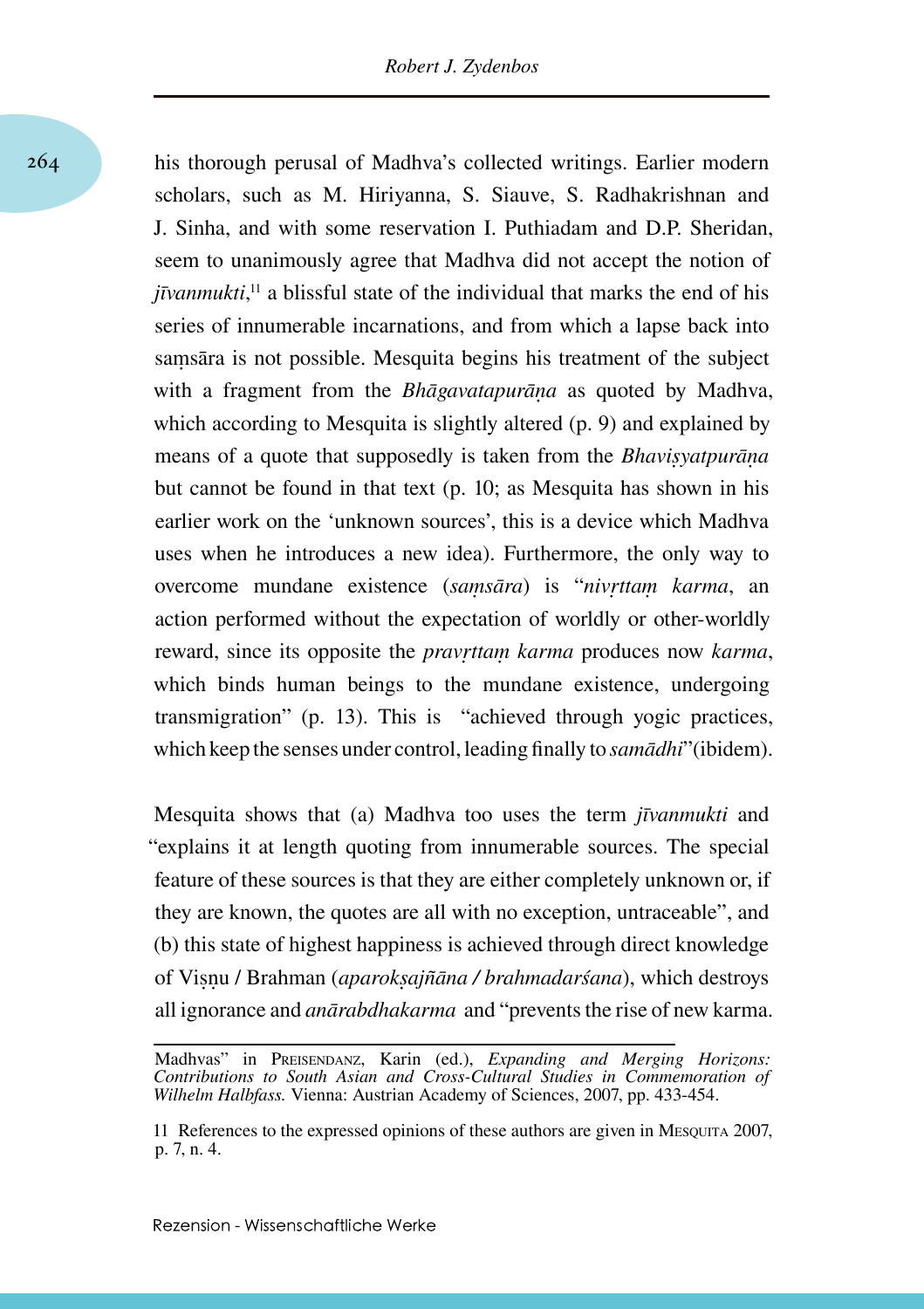The remnants of *prārabdhakarma*, which keep the *jīvanmukta* alive, are 265 destroyed by fruition and by the performance of devotional works until the hour of death. Since the entire karmic residues are deleted in this supreme hour, *videhamukti* follows immediately."12 This liberation, so Madhva states, depends entirely on Viṣṇu's free will. Here Mesquita notes that Jayatīrtha, who is popularly referred to in Mādhva circles as the *ṭīkācārya* or 'the teacher of the commentaries', who lived two generations after Madhva and whose commentaries form the basis of most of the orthodox Mādhva theology today, disagrees with Madhva because "the destruction of *prārabdhakarma* through fruition and through performance of devotional works [...] would obstruct the free will of Viṣṇu"(cf. Jayatīrtha's *Nyāyasudhā* 68a,1-2). Here we probably have the reason why the earlier modern scholars who have touched upon the topic, and who have already been mentioned above, were of the opinion that Madhva did not believe in *jīvanmukti*: conservative Mādhva *paṇḍita*s today rely more on the writings of Jayatīrtha than on those of the originator of their tradition, Madhva. Apparently the simple reason for this is that Madhva's style of writing at times is very dense, whereas Jayatīrtha's is very wordy and thereby more explicit and easier to follow. Jayatīrtha's popularity is also the reason for the orthodox resistance to the publication of the *mūlapāṭha* or original redaction of Madhva's writings in the 1960s: Jayatīrtha's commentaries are based on the *pracalitapāṭha* or 'current redaction', which according to the editor of the *mūlapāṭha*, Bannanje Govindacharya, is corrupted at many points.13 Concerning the nature of *jīvanmukti*, Mesquita concludes that here too, Madhva's views differ from those of earlier Vedāntins. Madhva himself was fully aware of this, as his supportive 'quotations' indicate.<sup>14</sup> While

<sup>12</sup> Mesquita 2007, pp. 40-1.

<sup>13</sup> Personal communication. See also Zypenbos 2001, p. 123 (= Zypenbos 2007, pp. 162-3).

<sup>14</sup> Mesquita 2007, p. 52, n. 95.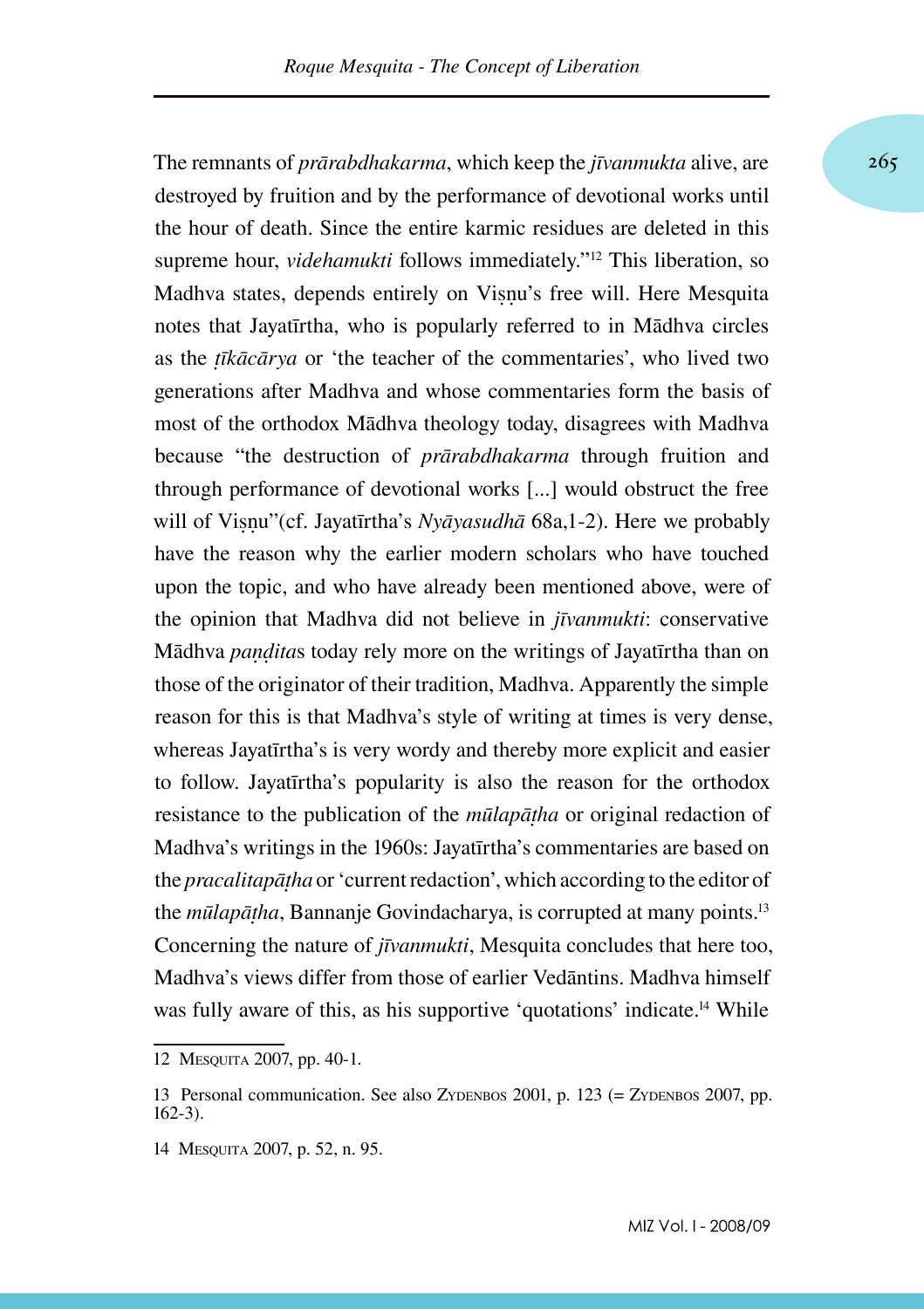266

in Advaita the *jīvanmukta* still suffers a slight trace of metaphysical ignorance (*ajñānaleśa*),<sup>15</sup> Madhva believes that the *jīvanmukta* is omniscient, is an *aparokṣajñānin* who has shed all ignorance. For this reason the *jīvanmukta* does not acquire any new karma; some remnants of *prārabdhakarma* keep him alive in his final incarnate state, until they too "are destroyed by fruition and by the performance of devotional works until the hour of death"(p. 40). Mesquita assumes that Madhva "developed his teachings of *jīvanmukti* under the influence of non-advaita authors, such as Kumārila and Śrīdhara<sup>16"</sup> $(p. 42)$ , but he also points out that Madhva rejects their *jñānakarmasamuccayavāda*, the idea that both knowledge as well as the performance of Vedic duties are needed to attain liberation, and he is "the first to relate the teaching of *aparokṣajñāna* to *jīvanmukti*"(p. 21). *Aparoksajñāna* is held to be a special knowledge that destroys all ignorance and all karma of which the workings have remained dormant, and one attains an irreversible state of highest happiness (p. 40). The significance of Mesquita's study for the history of Indian religion and philosophy may be not immediately clear to most readers. Seventeen years ago, the present reviewer published an article titled "On the Jaina Background of Dvaitavedānta",17 which to my knowledge received public discussion twice. Firstly, Mesquita approvingly quoted it in a footnote in his book on the unknown sources. Secondly, B.N.K. Sharma wrote a piece in a collection of essays, $18$  in which he rejected my conclusions not on philosophical, historical or philological grounds

<sup>15</sup> Ibid. p. 41-42, p. 42 n. 92.

<sup>16</sup> Author of the *Nyāyakandalī,* a work on Nyāya philosophy.

<sup>17</sup> Zydenbos 1991. A much shortened version appeared earlier under the title "Jaina Influences in the Formation of Dvaita Vedānta" in Koppedrayer, K.I. (ed.), *Contacts Between Cultures: South Asia, volume 2.* The Edwin Mellen Press: Lewiston/ Queenston/Lampeter, Canada 1990), pp. 293-8, and was reprinted twice: in the *Jain Journal* (Calcutta) vol. 25 (1991), pp. 103-9, and in Lalwani, Ganesh (ed.), *Jainthology.* Jain Bhavan: Calcutta 1991, pp. 178-84.

<sup>18</sup> Chapter II, "Jaina background of Dvaita Vedanta – A farfetched theory," in Sharma 2001, pp. 35-44.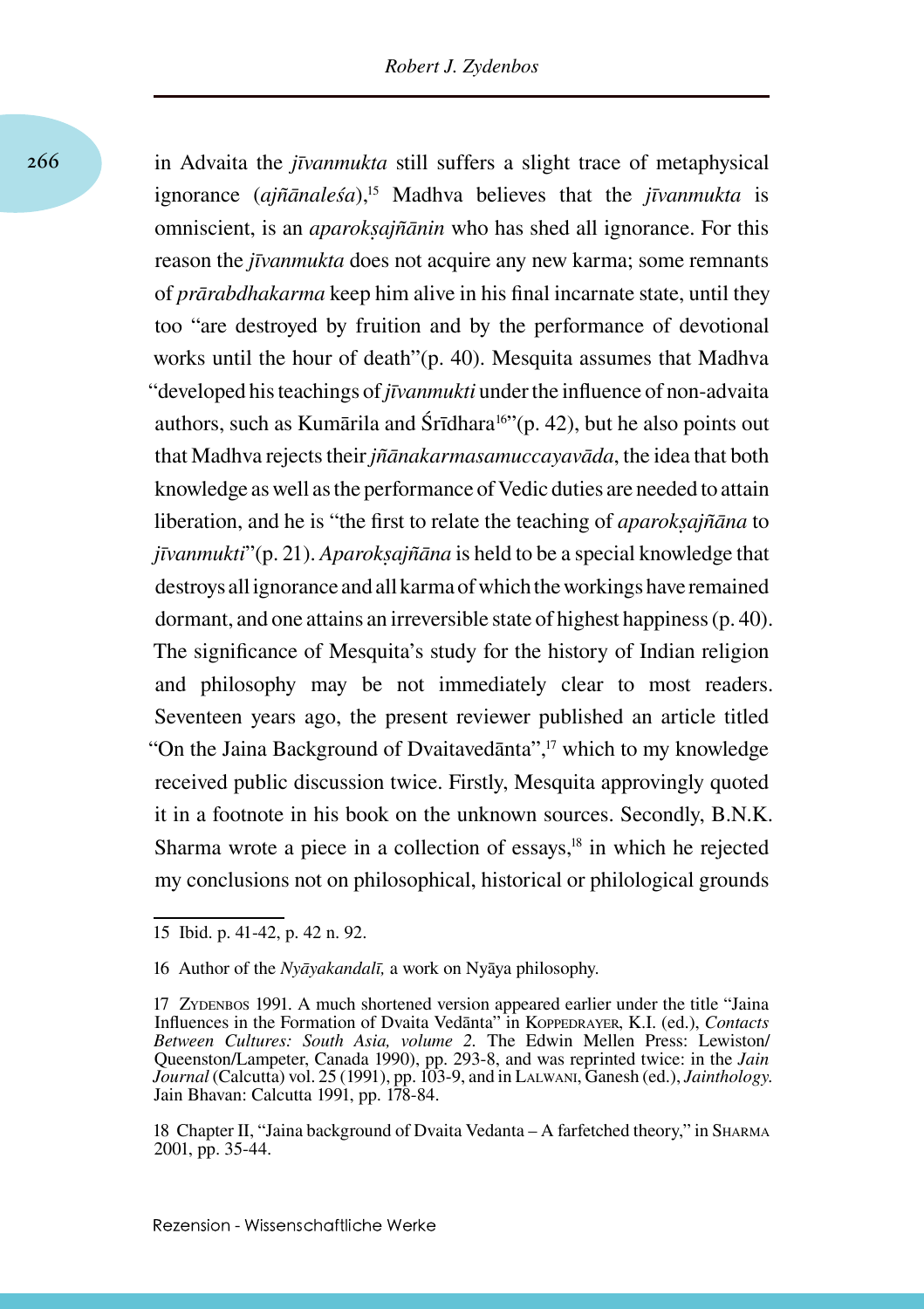but in the manner of an orthodox theologian whose views on the matter 267 are based on a frame of reference that is provided by the traditional doctrine,<sup>19</sup> emphasizing a faith in certain notions that are considered to be beyond questioning; in other words, it is a critique much like the one he co-authored on Mesquita's book about Madhva's unknown sources. From an Indological point of view, both these critiques are beside the point, since they do not show why Mesquita's and my efforts to investigate the foundations of Dvaitavedānta, which are based on historical, philological and philosophical considerations, are flawed. The critiques state little more than that Sharma believes his belief is more satisfactory than the results of Mesquita's and my research because it is a belief that is based on a present-day, theologically conditioned traditional world view that is accepted in his religious community; this

<sup>19</sup> Characteristically, Prof. Sharma does not refer to any primary Jaina source materials (except indirectly, through references in my article) but refers to Jaina ideas as they are (mis-) represented in texts of his own tradition: texts which, as I have explicitly stated in the context of the Jaina concept of *syādvāda,* are unreliable sources of information. The defence of the misrepresentations by Vedāntins which Sharma makes toward the end of his essay is rather illustrative of his argumentative style: "Commenting on the Syadvada of Jainism Prof. Zydenbos says Sankara and other earlier commentators on BS [Brahmasūtra – RZ] had perverted its original meaning and other Vedantins had followed suit [...]. As leading Jain writers like Bhaskaranandi (1250) came long after Sankara, it is not made clear why he had not spoken out and taken Sankara to task for his misrepresentation of Anekantavada or whether any other Jain writers have dealt with the point. If they had done so, it is up to Prof. Zydenbos to bring it to light, instead of simply saying that the 'Syadvada does not say so'"(p. 244). – Prof. Sharma's doubts about this side issue can be set at rest easily. Already in 1922, Surendranath Dasgupta pointed this out in a standard modern reference work (*History of Indian Philosophy,* Motilal Banarsidass: Delhi 1975 (repr.), vol. 1, ch. 6, p. 179), adding that *syādvāda* is based on *nayavāda,* which is already dealt with in works such as Umāsvāti's *Tattvārthasūtra* (perhaps 2nd century CE), I.33, immediately after, in I.32, it has been declared that a fool does not know how to distinguish what is from what is not (i.e., *tertium non datur,* also according to Jaina thinkers), as is also elaborated in detail in commentaries such as the *Sarvārthasiddhi* by Pūjyapāda (5th century CE), who lived in Karnataka centuries before Śaṅkara and the later Vedāntācāryas set foot there. One can also refer to an author such as Hemacandra (1088-1172), who addressed the issue of later Vedāntin criticism directly and in detail in the auto-commentary to his *Pramānamīmāmsā*, I,1,32 (MOOKERJEE, Satkari (ed.), *Hemacandra's Pramāṇa-Mīmāṃsā.* Text and Translation with Critical Notes. Tara Publications: Varanasi 1970). In other words: early Jaina authors have stated their own position sufficiently clearly already centuries before Śaṅkara, and the later ones surely had better things to do than to repeat Hemacandra's work and complain about the superciliousness of their Vedāntin critics, who for centuries have apparently preferred to believe their own hearsay rather than to earnestly study the writings of their opponents before criticizing them.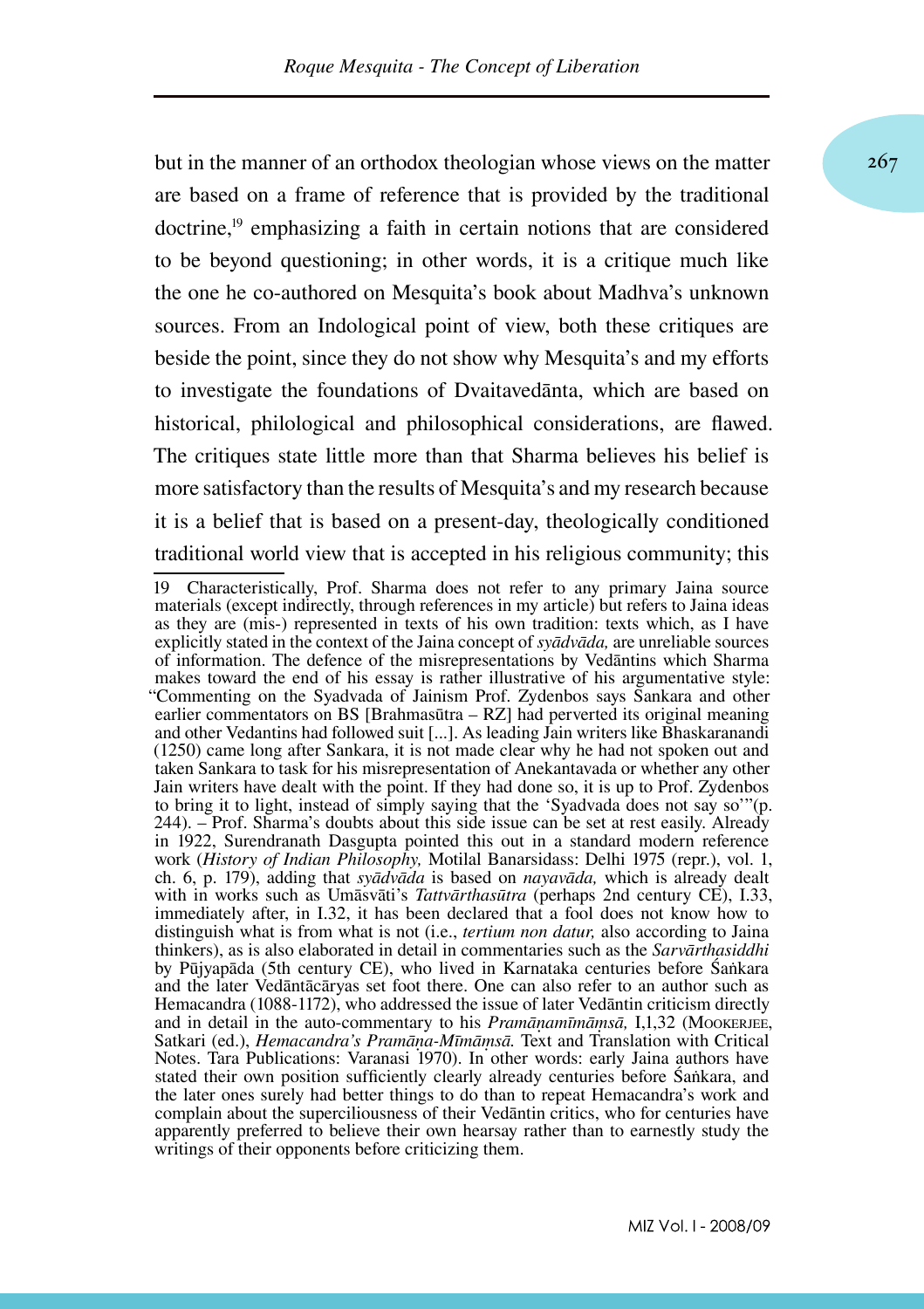makes his critiques religiously fundamentalist. At the end of my article, I concludingly listed the arguments why, in my opinion, the ontological and epistemological structure of Madhva's doctrine is basically Jaina and was adapted by Madhva in such a way as to fit a *bhakti* religion and the brahminical hierarchic social structure; none of these arguments has been refuted.<sup>20</sup> Similarly, the arguments that led Mesquita to believe that the 'unknown sources' quoted by Madhva have not been lost but are Madhva's own creations have also not been addressed by Rao and Sharma, as Mesquita has pointed out in his rejoinder.<sup>21</sup> Professor Sharma is one of the most learned and distinguished scholars in the Mādhva community living today, and he is by far the most influen-

<sup>20</sup> Zydenbos 1991, p. 265: "three facts, viz. (i) the clear similarities between Jainism and Dvaita, which by contrast they do not share with other systems of Indian thought, (ii) the greater antiquity of the development of these ideas in Jainism in comparison with Dvaita, and (iii) the historical religious and philosophical situation in which Dvaita originated, all show that great Jaina influence in the formation of Dvaita is practically certain. In six topics, viz. (a) *tāratamya* vis-à-vis *bhavyābhavyatva,* (b) the notion of memory as a valid source of knowledge, (c) the possibility of *pramā* being considered a *pramāṇa* as well, (d) the twofold categorization of *pramāṇas,* in which Dvaitin *kevala* corresponds to Jaina *pratyaksa*, (e) the Dvaitin concept of *saviśeṣābheda* vis-à-vis Jaina *anekāntavāda,* (f) the concept of *sākṣin* vis-à-vis the Jaina theory of the soul, we can clearly discern a Jaina background." Furthermore, as a crucial part of my argumentation: "Here we must notice that most of these ideas imply each other" (ibidem).

Prof. Sharma conveniently ignores the chronological argument (ii) altogether. The socio-historical dimension in (iii) is quickly dismissed in one sentence: "in the social and religious barriers [*sic*] between the Jaina and the Brahminical community of those days and the Atheistic character of of the Jaina System it would be difficult to believe that there was scope for initiating any warm exchange of thought" (Sharma 2001: 40). This is, at best, begging the question. My findings seem rather to indicate that the various communities were quite familiar with each other's ideas, which in itself is not so surprising. Madhva himself called Śaṅkara a *pracchannabauddha,* a 'crypto-Buddhist': this suggests, firstly, that Śaṅkara was familiar with Buddhist ideas, and secondly, that Madhva was familiar with both Śaṅkara and Buddhism. Considering the concrete historical situation in which Madhva lived, it is more than likely that he was familiar with the teachings of the Jainas. Finally, the systemic argument that the six similarities together are ontologically meaningful and support each other, cannot be dismissed, as Sharma tries to do, by superficially pointing out that a certain word was used in some context or the other that can vaguely be called Vedāntic in some sense or the other.

<sup>21</sup> Mesquita 2003. Also in their critique of Mesquita, Sharma and Rao retreat into ahistorical theology and conveniently ignore Mesquita's systemic argument that the 'unknown sources' serve the purpose of supporting teachings that are particular to Madhva's doctrine.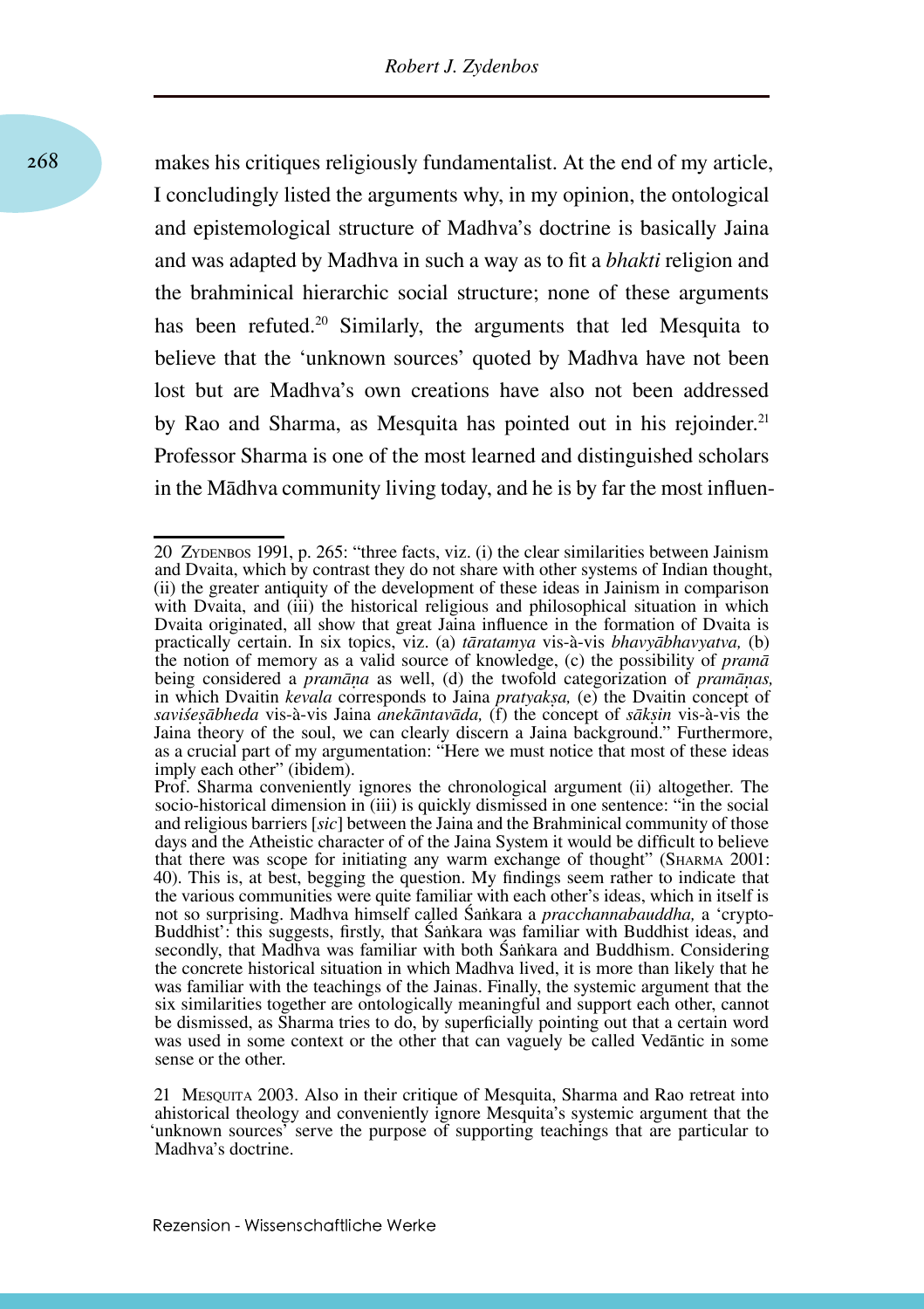tial and important one writing in English, which makes him also the one 269 who is most widely regarded in the academic community outside India. It is significant that as an apologist of the tradition toward the outside world he apparently could not put forward any relevant non-religious counter-argument to refute either the conclusion that Madhva borrowed heavily from Jaina thought, or that the source of the 'unknown sources' is Madhva himself. His arguments may be valid for theologically committed members of the Mādhva religious community, but hardly for Indological scholarship. This is a difficulty that can arise in discussions with traditional *paṇḍita*s and *śāstrin*s who are insufficiently familiar with the idea that their tradition can be fruitfully studied also from a non-theological point of view and by researchers who are not committed members of the community of believers. This lack of familiarity and understanding can result in faulty perceptions of a polemical nature, in which any questioning of a traditional dogma or any difference of opinion can be perceived as an attack upon an entire religious culture. But a detached, personally non-committed, rational study of the source materials of a philosophical or theological tradition (in which the researcher is committed to openness, fairness, and logical reasoning) is not disrespectful, and disagreement over what is purely a matter of faith, when the disagreement is based on a critical investigation of those materials, ought not to be seen as an attack on the value of the tradition as a whole. Madhva's ideas about *jīvanmukti* may have been a new development in Vedānta, but they were not unprecedented in the history of Indian thought. The idea that a special kind of knowledge destroys ignorance, leads to bliss and prevents the binding of new karma but does not instantaneously destroy all karma, for which reason the individual continues to live incarnate for some more time until physical death, is found in Jainism:22 the same philosophy from which, as I have shown

<sup>22</sup> A detailed treatment of the classical Jaina view of *mukti / mokṣa* on the basis of the final tenth chapter of the *Tattvārthasūtra* together with Umāsvāti's commentary can be found in ZYDENBOS 1983.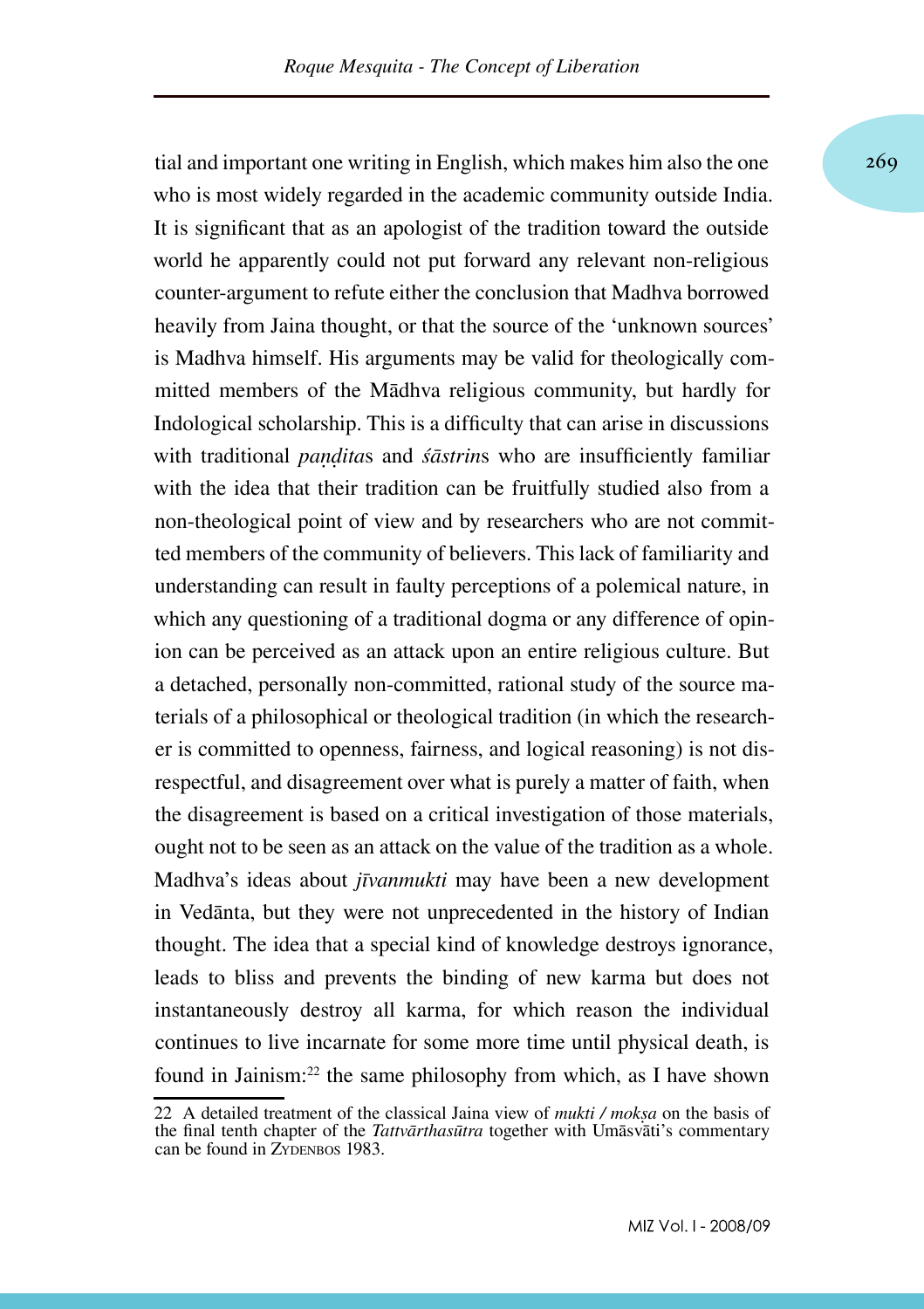in 1990, Madhva borrowed much of his ontology and epistemology. The liberated individual is described by Madhva as an *aparokṣajñānin*, elsewhere as a *samyagjñānin*, i.e., one who possesses *samyagjñāna*  or correct knowledge, a concept that is so important in Jainism that it occurs in the very first line of the Tattvārthasūtra.<sup>23</sup> The attainment of the highest, most comprehensive form of *samyagjñāna*, which the Jainas term *kevalajñāna*, means the annihilation of four basic categories of karma, which collectively are termed *ghātikarma* (*darśanāvaraṇīya*, *jñānāvaraṇīya, antarāya* and *mohanīya*: faith-obscuring, knowledgeobscuring, inhibiting, and delusive karma) or those which, in P.S. Jaini's description, "have a directly negative effect on the qualities of the soul",24 i.e., an effect on consciousness. The other four basic types, the *aghātikarma*, "which bring about the state and particular conditions of embodiment",<sup>25</sup> are not thus immediately affected. One sub-category of *aghātikarma* is *āyuḥkarma*, the karma that determines āyus or longevity. But in time, this karma too will be exhausted, and then the physical death of the omniscient individual will occur, which does not mean the annihilation of the individual soul (exactly as Dvaita also holds, in contradistinction to the monistic schools of Vedānta). During this final stage in the final incarnation, the individual soul experiences its innate qualities totally unhampered by any karma, is omniscient and experiences supreme happiness. In view of this, it is quite clear from where Madhva borrowed the basic components for his concept of *jīvanmukti*: obviously from the same source from which he drew components for his ontology and epistemology. Mesquita's short study fills important gaps in scholarly understanding about Madhva's concept of *jīvanmukti*: first of all, it conclusively shows that Madhva accepted this possibility, and secondly, how his views on

<sup>23</sup> *Samyagdarśanajñānacāritrāṇi mokṣamārgaḥ,* Tattvārthasūtra I,1.

<sup>24</sup> Jaini 1979, p. 151.

<sup>25</sup> Ibidem.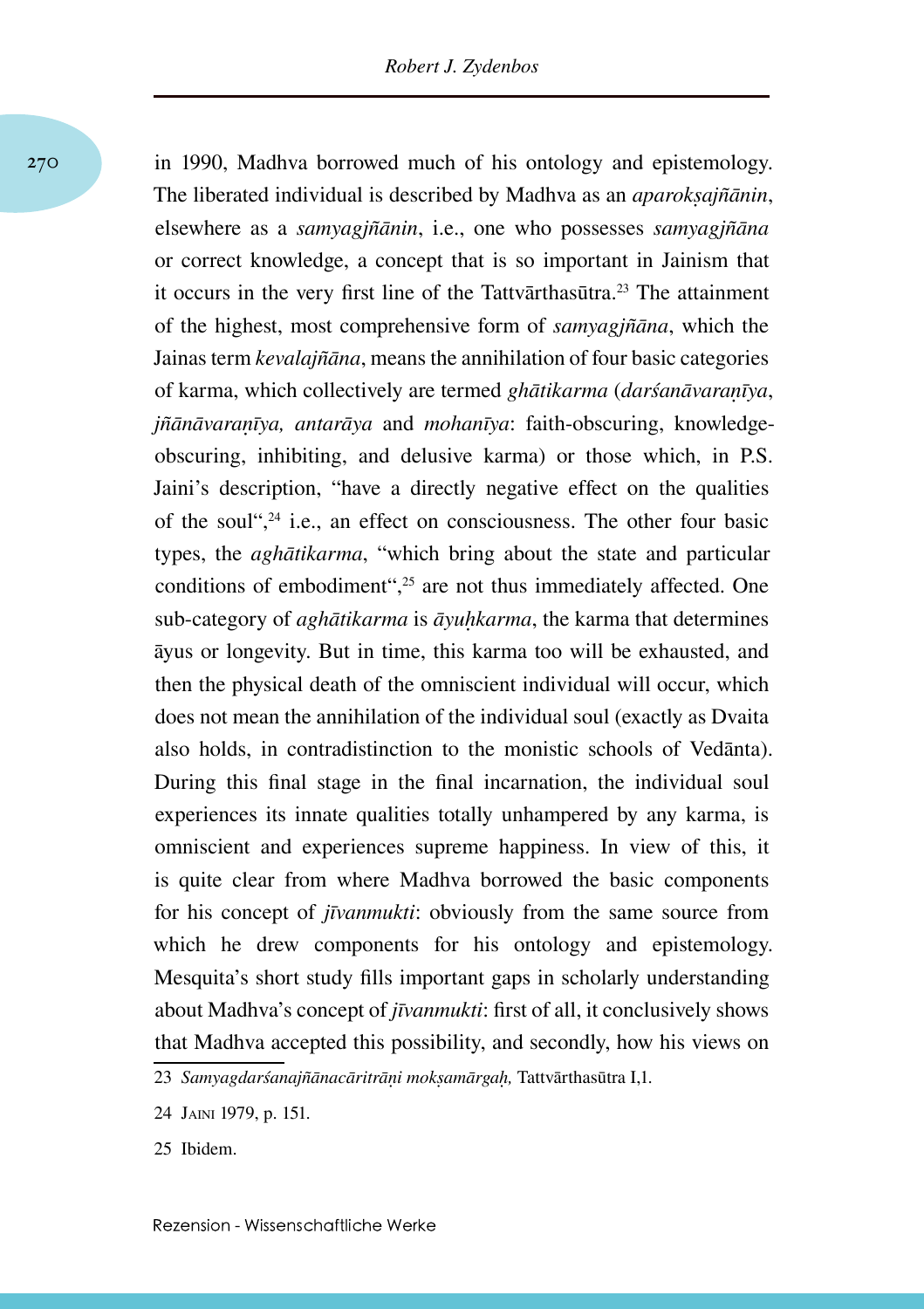the matter differ from that of Advaita. At the same time, apparently  $27I$ unawares, Mesquita has provided further evidence that Dvaita has borrowed heavily from Jainism. Here too, Madhva obviously combined Jaina ideas with Vaisnava theism, and this innovation, which could not be justified by means of older texts that were a part of the accepted Vedāntic literary tradition, was justified by quotes from what Mesquita terms "unknown or fictitious sources" (p. 42). Orthodox Mādhvas may be disturbed by the suggestion that just as Śaṅkara has been called a *prachanna bauddha* or 'crypto-Buddhist' (also by Madhva), Madhva might be termed a *prachanna jaina*. But non-religiously, for Indological scholarship, the mounting evidence is of great positive interest. It shows that active and fundamental borrowing by at least one major 'Vedic' tradition of philosophical thought from a so-called 'heretical'

school occurred as late as the fourteenth century, and it demands a re-thinking not only of the significance of dubious terms such as *vaidika* and *avaidika*, 'orthodox' and 'heretical', but also of the position of Jaina philosophy in the totality of Indian philosophical history.

*Roque Mesquita, The Concept of Liberation While Still Alive in the Philosophy of Madhva. Aditya Prakashan: New Delhi 2007*